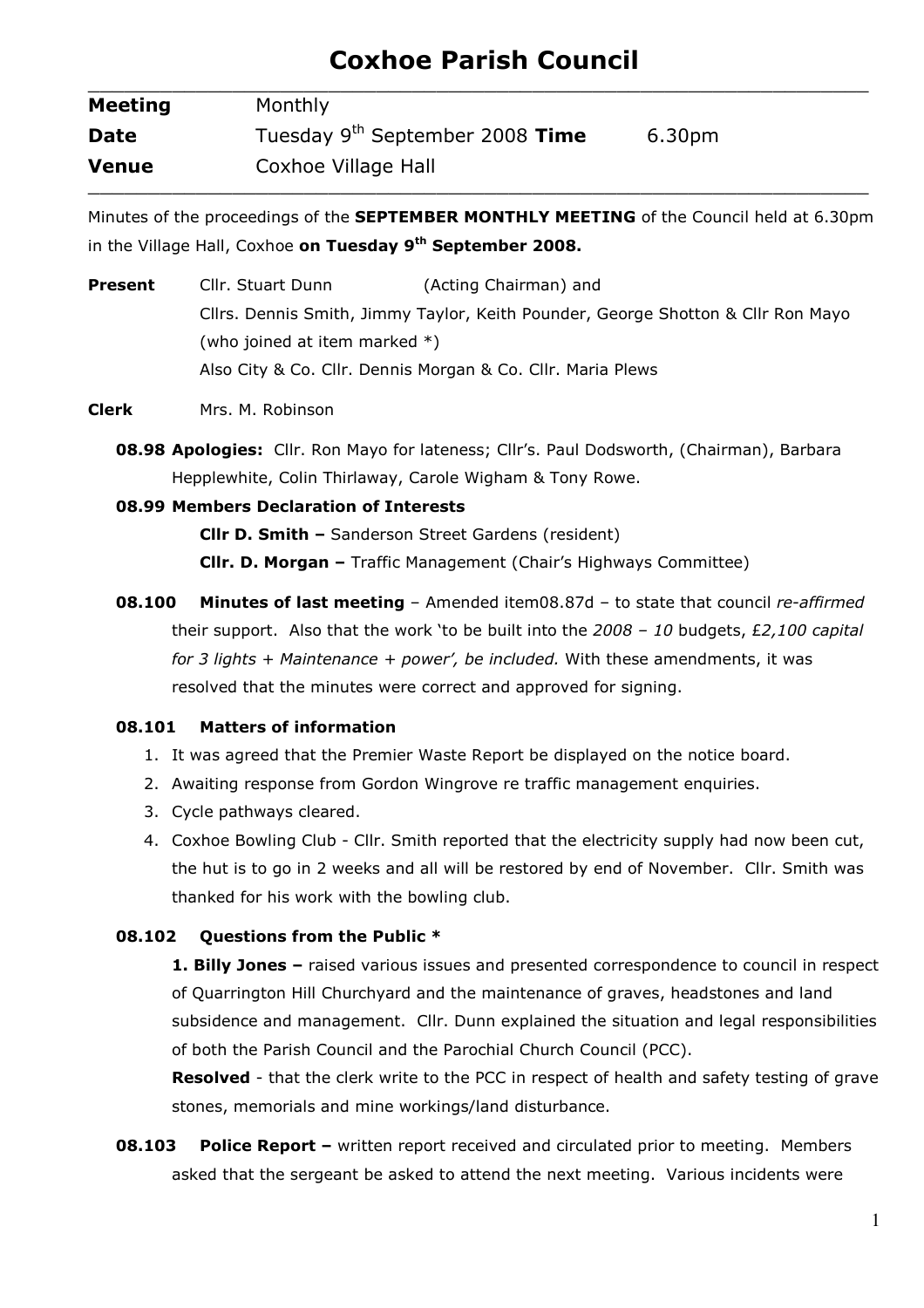reported – Quarrington Hill football pitch seat sawn off (reported to PCSO & no crime number obtained), but not included in crime figures. Tarmac premises fence cut, vehicle number given, not on report. Additional information to be reported direct to police. Police report to be re-circulated to members.

#### 08.104 Correspondence

- 08.104.1 County Durham NHS PCT World Class Commissioning Programme receive.
- 08.104.2 County Durham PCT Five Year Plan Event received.
- 08.104.3 Crowtrees Heritage Group meeting  $21<sup>st</sup>$  August received.
- 08.104.4 DCC Planning application for Quarry application withdrawn received.
- 08.104.5 Coxhoe Bowling Club- Letter of thanks received.
- 08.104.6 CDALC Electoral Boundary Review number of councillors agenda item.
- 08.104.7 DCC New Unitary Council Local Development Framework Participation **Resolved** that Council continues to take part.
- 08.104.8 CDALC Local Gov't. Review Access Points in Parish & Town Council Offices agenda item.
- 08.104.9 Trimdon Parish Council Area Action Partnerships agenda item.
- 08.104.10 Member of Public Church Yard pathways & related issues agenda item.
- 08.104.11 Invitation for councillors to visit Aykley Heads Cllrs. Dunn, Pounder, Mayo & Shotton wished to attend. Resolved to arrange a visit and all councillors welcome to attend.
- 08.104.12 Society of Local Council Clerks (SLCC) AGM Resolved that the clerk prepares a report on what conferences are available and how beneficial they are to the Council.
- 08.104.13 Blachere Christmas lights offering 75% off It was noted that the lights could be part of the Urban Regeneration Scheme and that the lamp stands could be tested as part of the street scene refurbishment, with lights updated with fittings for Christmas lights, though this may well not be done in time for 2008 celebrations. £1,000 in budget for future use, but no lights to be purchased at present. Details to remain on file.
- 08.104.14 Parish Paths Partnership (P3)2008 Resolved to
	- a. Receive information and make application as appropriate.
	- b. Ascertain if a one off grant
	- c. Check if DCC will take over responsibility in the new unitary authority.
	- d. Recent complaints of overgrown paths, (Station Windows to sports centre & above The Avenue), together with general review of Public Footpaths to be priced with contractor and raised with Geoff Riddell, DCC re improvements and agency working.
	- e. Site visit with Footpaths Officer Elaine Fields to be arranged.
	- f. Upgrading and responsibilities in the future to be considered.
- 08.104.15 Red Cross medical supplies information placed on notice boards. Shortage of space on boards recognised. Purchase of additional boards to be considered as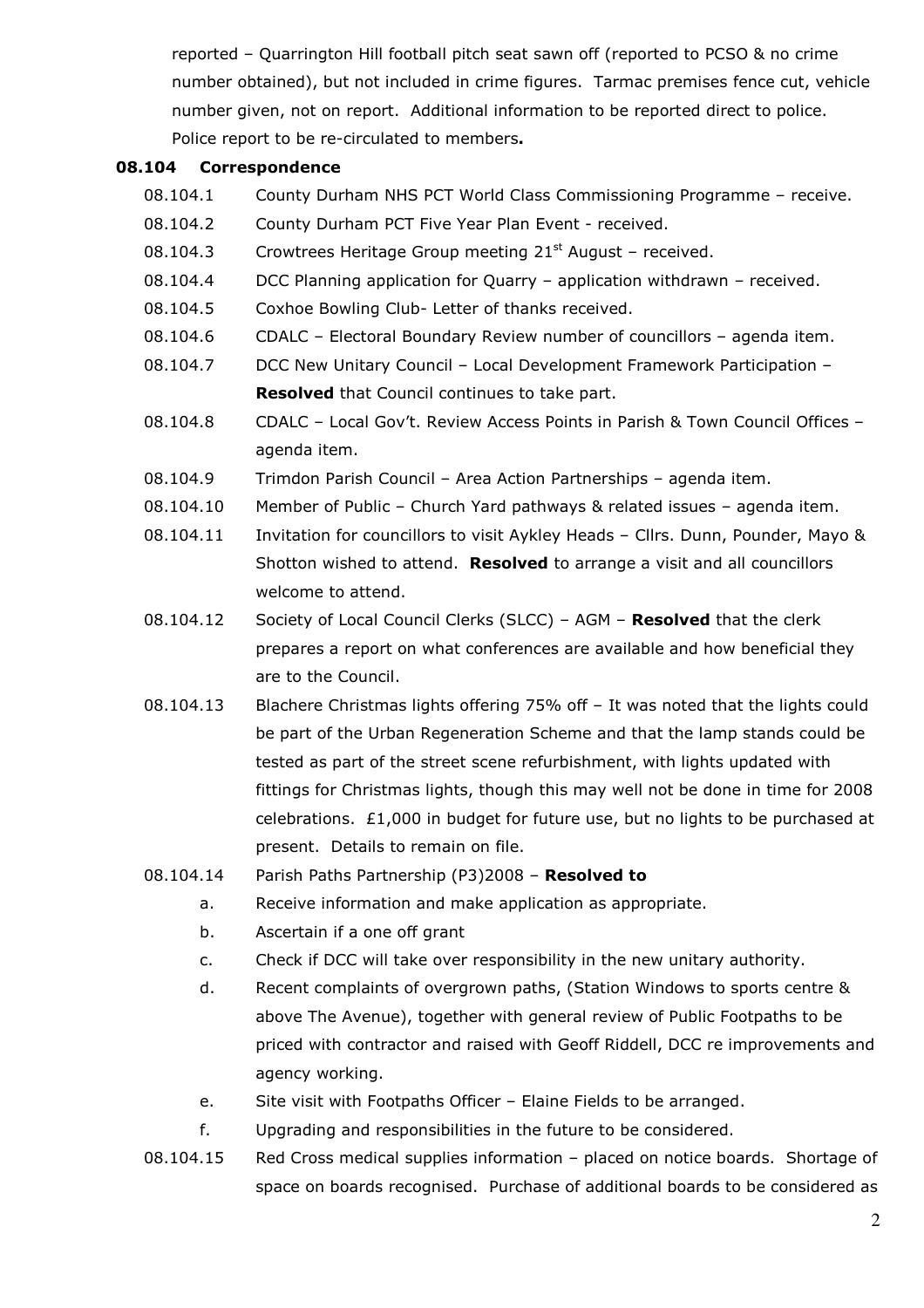part of 2009-10 budget setting process. St. Andrews Church to be consulted on position of same.

- 08.104.16 County Durham Association of Local Councils (CDALC) Sustainable Community Strategy – agenda item
- 08.104.17 Blackgate Garage planning application acknowledgement received.
- 08.104.18 Linden House conservatory planning application granted.
- 08.104.19 CAB AGM no one available to attend.
- 08.104.20 Quarrington Hill Cycleway clearance to be done by 3.10.08.

#### 08.105 New Unitary Authority & Boundary Review – Resolved as follows:-

- 08.105.1 Number of Councillors for whole authority to support '126 in total'.
- 08.105.2 Name of New Council to notify a preference of 'Durham County Council'.
- 08.105.3 Area Action Partnerships to support a Rural East Partnership, broadly those settlements geographically placed between A19 and A1(M) as a way forward.
- 08.105.4 Number of Partnerships That the number should be determined by how local areas best function and will depend on if rural area partnerships are developed.
- 08.105.5 Most important activities to include, sustainability, co-ordination, liaison & partnership working to deliver services for the county, a forum for exchanges between various bodies and ensure best practices are shared.
- 08.105.6 Boundary Committee Consultation information provided at a meeting at County Hall,  $29<sup>th</sup>$  July – received.
- 08.105.7 Unitary Authority Work Stream Parish & Town Council / New Unitary Charter information from meeting  $7<sup>th</sup>$  August at County Hall looked at the Charter including precept arrangements, capacity building, supporting CDALC, consultation mechanisms, asset transfer & community governance review.
- 08.105.8 CDALC contribution to the new unitary authority information received and supported in full by council.
- 08.105.9 Local Government Review Access points Council willing to be included in any improved community access to the new unitary authority. Access also to be highlighted via sports centre, Lansdowne Centre and use of parish notice board.
- 08.105.10 Transfer of assets letter of interest to be submitted to the City Council.
- **08.106** CDALC Sustainable Community Strategy Council welcomed the strategy, but noted that there was no express desire to embrace the problem of un-adopted streets which impedes the development of these neighbourhoods.

#### 08.107 Allotments –

08.107.1 Coxhoe – Willow Cottages – lease and future management discussed.

#### Resolved that

a. The lease should be for a term of 15 years and that if the Allotment Association was unable to continue for any reason, then this could be handed back to the council.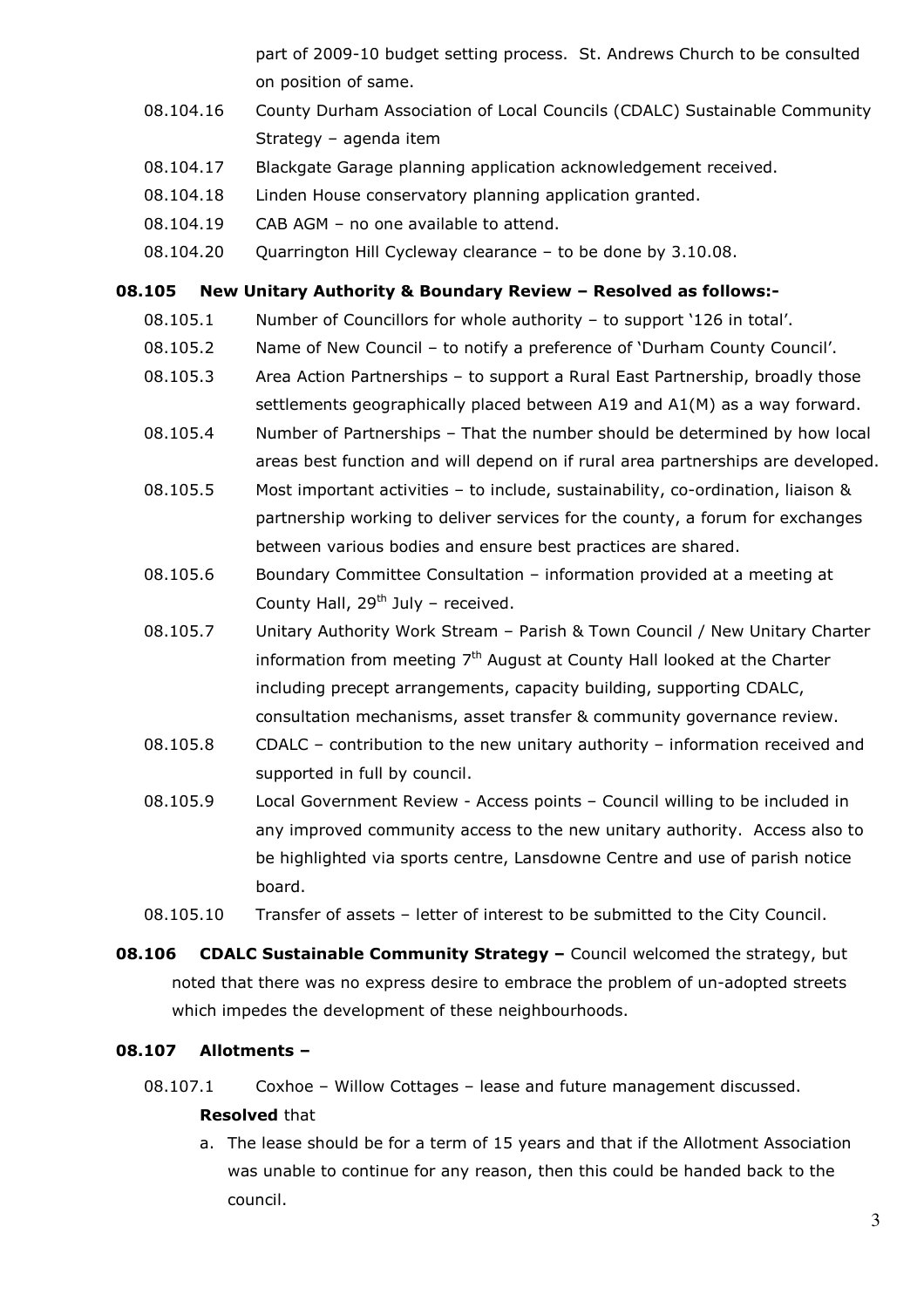- b. The allotments to be self managed by the association.
- c. The Clerk and Chair / Vice Chair of council meet with the Allotment Association to progress the lease agreement.
- d. Clerk & Chair, or Vice Chair to sign the lease on behalf of the council.
- 08.107.2 Quarrington Hill Allotments Resolved that
	- a. Any unused plots to be identified and offered to those on waiting list.
	- b. If any in need of attention occupant(s) to be asked if they wish to continue.

## 08.108 Churchyards

- 08.108.1 St Mary's Churchyard letter of complaint regarding access **Resolved that** 
	- a. Copy of letter to be sent o St. Mary's PCC for their views and consider response at next meeting.
	- b. Church Warden and Clerk to look at the plans for the paths.
	- c. Earth mound where wall was demolished to be considered for reduction to aid drainage.
- 08.108.2 Quarrington Hill Cemetery grass cutting request for help in a accessing grave to place memorial flowers received. Resolved Clerk to meet with contractor to monitor contract and seek solution.
- **08.109** Village Greens Report to be presented at a future date.

#### **08.110 Traffic Management - Various issues discussed. Resolved that**

- 08.110.1 A meeting of the Traffic Management Group be arranged to address issues and review all schemes.
- 08.110.2 Gordon Wingrove to be asked to provide an updated report
- 08.110.3 Request for traffic survey figures from February's samples to be provided from Front Street, Church Street & Belle View.
- 08.110.4 Speed visor issues in both communities site meeting to be arranged.
- 08.110.5 Invoice for works to date to be requested for payment.
- **08.111 The Avenue Parking issues raised at last meeting. Resolved that** 
	- a. Cllr. Taylor look for photographs depicting a time when trees were in situ.
	- b. David Whorburton, URRI Scheme Co-ordinator be asked to look at including The Avenue in the scheme.

#### 08.112 Planning applications

- 08.112.1 Erection of a 2 story pitched roof block containing 6 residential apartments at the Old Goods Yard, Commercial Road West. Members considered that the design of the building should be more representative of a converted station being put back to its original use rather than looking like a new build. Any development should be in keeping with the council's overall aim of reflecting the heritage of the area and enhancing the area through sensitive restoration.
- 08.112.2 'Hellens' Application council objections sent, reference to previous objections / comments also included. City Council Officer advised that any previously received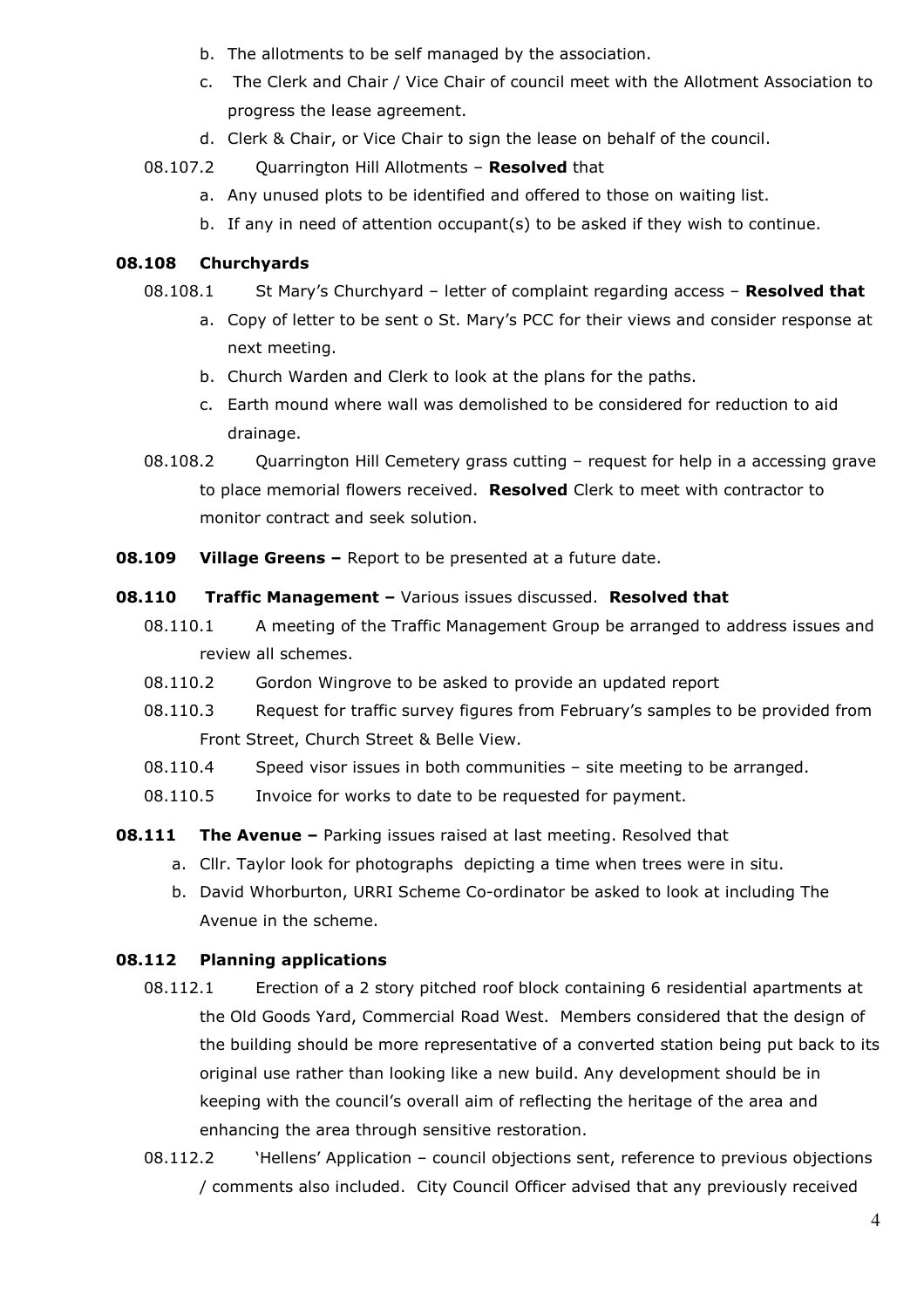comments would be included in the report to the City Council, unless the objector specifically asked for these to be withdrawn.

## 08.113 Reports

- 08.113.1 Village Entrance Signs Now in situ. Resolved
	- a. To confirm the actions of the Clerk
	- b. All Risk Insurance for signs to be paid upon receipt.
	- c. Confirmation order to be sent to designer, once final amount known.
	- d. Invoice to be paid upon final confirmation of cost, including installation.
	- e. Coxhoe Partnership to be asked to for its contribution to the project and for all relevant documents to be returned to the Council.
	- f. Grass cutting contract to be extended to include the areas around the four village entrance signs to enhance the areas.
	- g. DCC to be asked to remove the yellow 'Coxhoe' signs.
- 08.113.2 Coxhoe Partnership updated project information provided.
- 08.113.3 Quarrington Hill Village Partnership Information provided by partnership. Request made for Council to assist by submitting planning application for the playground. Resolved to ask the Partnership for a budget statement and a copy of the plans before a decision is made.

## 08.114 Finance

- 08.114.1 Internal Auditor, Report of meeting with Clerk held 18<sup>th</sup> August 2008. Resolved to
	- a. Accept the information therein.
	- b. Seek clarification on cost and work to be undertaken in view of changes to information available at time of appointment.
	- c. Go out to tender for internal auditor for year 2009/10.
	- d. Letter of thanks to go to N. King, former Clerk.
- 08.114.2 Council computer package PC World have helped Cllr Dunn & Clerk to identify a suitable package for the council. Total cost quoted is £788.81 (£650.77 net VAT), to include a lap top, printer, Microsoft Office Small Business Edition, Kaspersky 3 licence antivirus software, laser mouse and wheeled bag. Resolved to confirm the order with PC World.
- 08.114.3 Zurich Insurers Meeting held  $9<sup>th</sup>$  September to review existing current cover. Clarification required in some areas. Full report to be brought to next meeting.
- 08.114.4 Budget update computer data transfer at Clerk handover had caused problems in updating the accounts. New computer package should resolve issues and report to be compiled for next meeting.

# 08.115 Grants and Donations

h. Quarrington Hill Youth Project (papers circulated in August). Members requested more information in respect of what the money would be specifically used for, as well as a statement of accounts.